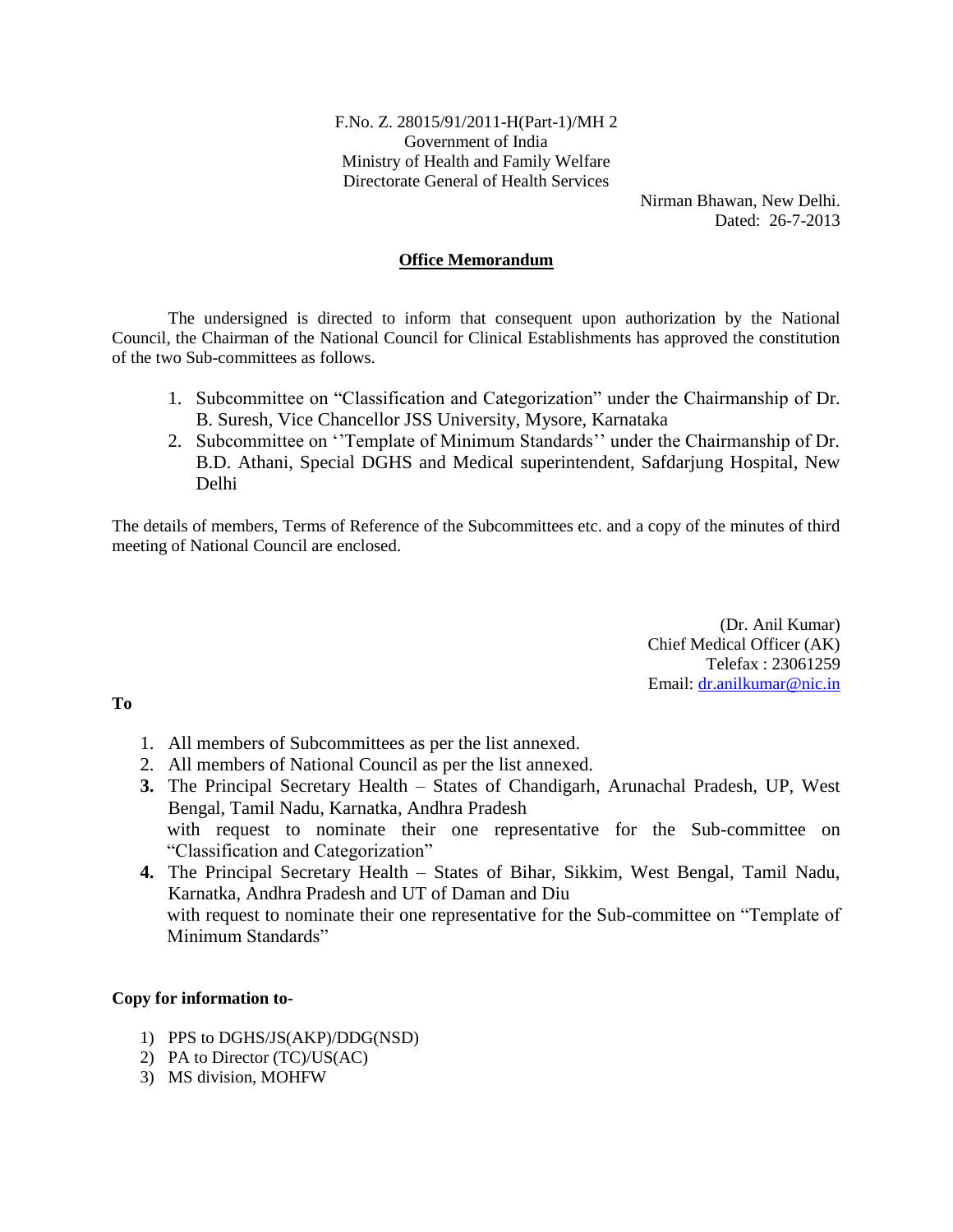# **Sub-Committees of National Council for Clinical Establishments**

## **Sub-Committees for Categorization & Classification**

**Terms of Reference:** To categorize and classify the clinical establishments as per the definition in the CEA 2010, with regard to the services & facilities offered, system of medicine offered, type of establishments, specialty, ownership, size, location among other aspects.

**Outcome**: A draft document providing the categorization & classification of clinical establishment to be submitted to the National council.

**Timeline**: 1 month

**Chairperson** - Dr. B Suresh, VC, JSS University, Mysore, Karnataka, Email [sureshbhojraj@gmail.com](mailto:sureshbhojraj@gmail.com) / [vc@jssuni.edu.in](mailto:vc@jssuni.edu.in)

| Sl.No            | <b>Name</b>    | Organization                       | <b>Contact Details</b> | <b>Phone &amp; Email</b>        | <b>Officail</b> |
|------------------|----------------|------------------------------------|------------------------|---------------------------------|-----------------|
| ٠                |                |                                    |                        |                                 | $/$ Non         |
|                  |                |                                    |                        |                                 | <b>Official</b> |
|                  | Dr.T.K. Ravi   | <b>National Council Member</b>     | Principal, College of  | Phone 0422-4500194              | N-Off           |
|                  |                |                                    | Pharmacy, Shri Rama    | Email - pha_sripms@yahoo.com    |                 |
|                  |                |                                    | Krishna Hospital       |                                 |                 |
|                  |                |                                    | Campus, Coimbatore     |                                 |                 |
|                  |                |                                    | (Pharmacy Council of   |                                 |                 |
|                  |                |                                    | India)                 |                                 |                 |
| 2.               | Dr. Chander    | IMA, Delhi                         |                        | Email-                          | N-Off           |
|                  | Prakash        |                                    |                        | Chanderprakash48@yahoo.com      |                 |
| 3.               | Dr. Neelamani  | DD(IEC), DHFWS,                    |                        |                                 | Off             |
|                  |                | Puducherry                         |                        |                                 |                 |
| $\overline{4}$ . | Dr. Mira Shiva | <b>Consumer Education Research</b> |                        | Land Line - 01126512385         | N-Off           |
|                  |                | Centre, New Delhi,                 |                        | Email - mirashiva@gmail.com     |                 |
| 5.               | Dr.            | Advisor, NHSRC, New Delhi          |                        | Email                           | Off             |
|                  | Padmanabhan    |                                    |                        | padmanaban_paddu@yahoo.com      |                 |
| 6.               | Mr. Sunil      | Advisor, MOHFW, GOI, New           |                        | Email – sunil.nandraj@gmail.com | Off             |
|                  | Nandraj        | Delhi                              |                        |                                 |                 |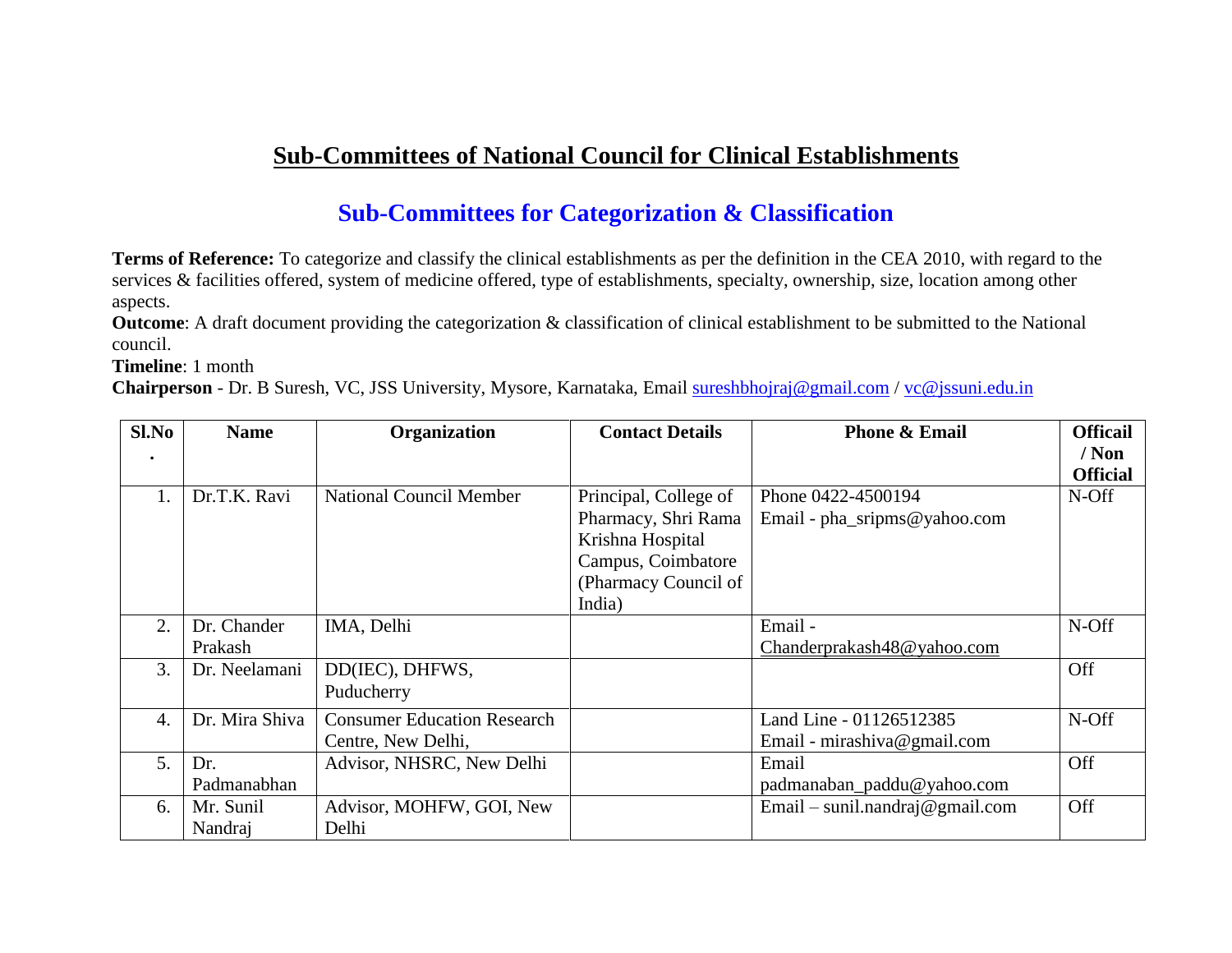| 7.  | Dr. R N Dass | CMO, Directorate of Health          |                                 | Off   |
|-----|--------------|-------------------------------------|---------------------------------|-------|
|     |              | Services Govt. of NCT of            | Email-                          |       |
|     |              | Delhi                               | drndas1@gmail.com               |       |
|     |              |                                     |                                 |       |
| 8.  | Dr. Mrs.     | Deputy Executive Health             | Email - fwmch@rediffmail.com    | Off   |
|     | Keskar       | Officer Mumbai Municipal            |                                 |       |
|     |              | Corporation, Mumbai                 |                                 |       |
| 9.  | M Malti      | Consultant, General Insurer         | Email - m.maltijaswal@gmail.com | N-Off |
|     | Jaswal       | <b>Public Sector Association of</b> |                                 |       |
|     |              | India, New Delhi                    |                                 |       |
| 10. |              | Representative of Secretary         |                                 | Off   |
|     |              | Health, UP                          |                                 |       |
| 11. |              | Representative of Secretary         |                                 | Off   |
|     |              | <b>Arunachal Pradesh</b>            |                                 |       |
| 12. |              | Representative of Secretary,        |                                 | Off   |
|     |              | Chandigarh                          |                                 |       |
| 13. |              | Representative of Secretary,        |                                 | Off   |
|     |              | West Bengal                         |                                 |       |
| 14. |              | Representative of Secretary,        |                                 | Off   |
|     |              | Tamil Nadu                          |                                 |       |
| 15. |              | Representative of Secretary,        |                                 | Off   |
|     |              | Karnataka                           |                                 |       |
| 16. |              | Representative of Secretary,        |                                 | Off   |
|     |              | Andhra Pradesh                      |                                 |       |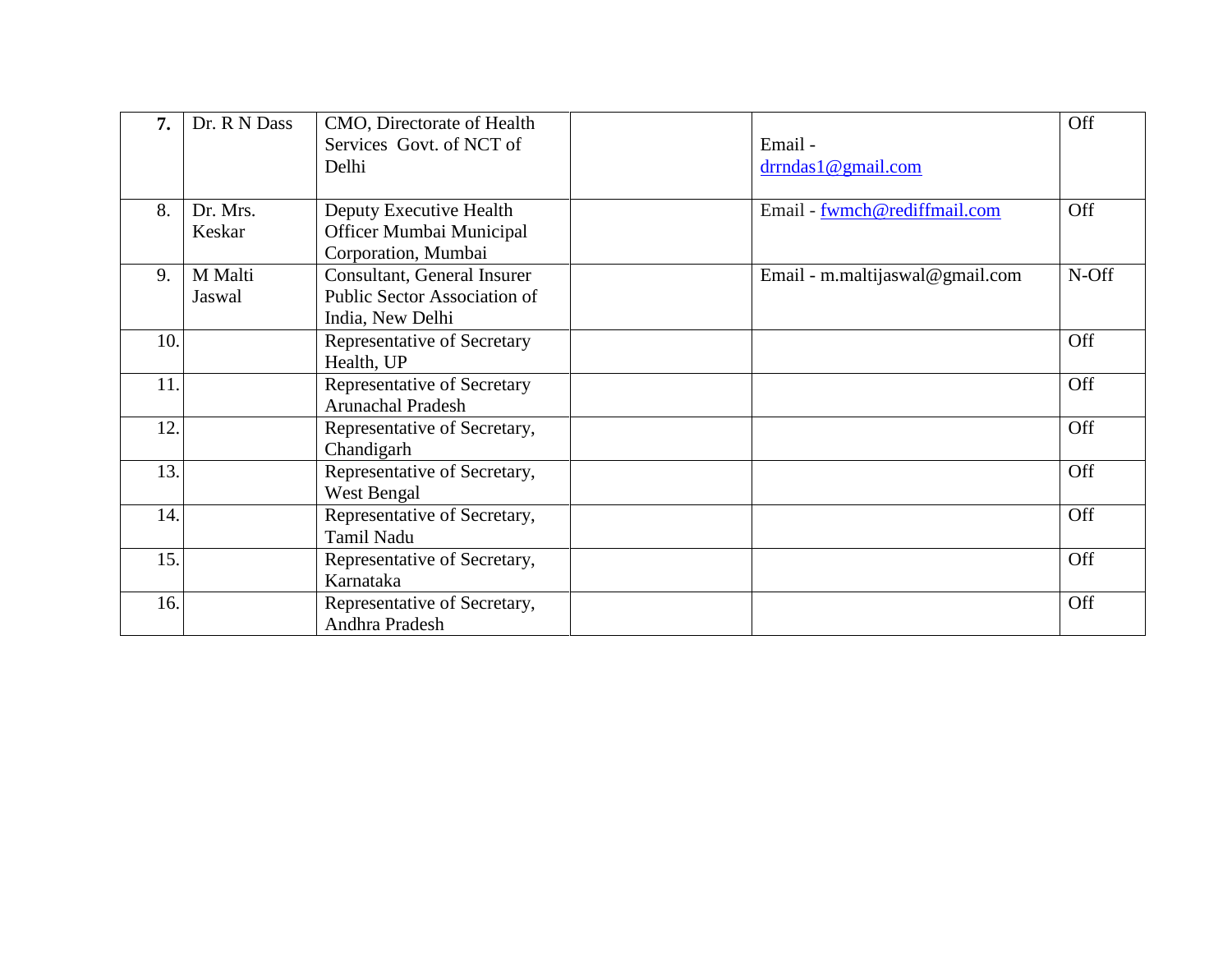### **Sub-Committees for "Template for Development of Minimum Standards"**

 **Terms of Reference** - Develop standard templates for the development of minimum standards for various categories and classifications with regard to the services & facilities provided, system of medicine offered, specialty, ownership, size, location among other aspects. This would include minimum standards relating to physical, process and outcome standards. It would focus on functional & space requirement, clinical & nursing services, infrastructure, human resources requirement, instruments and equipment, medicines (including essential drugs to be maintained) & laboratory. Further aspects related to supportive, dietary, environmental, emergency services, medical records, involvement in national programmes among others need to be incorporated.

**Outcome**: Draft templates for the development of minimum standards for various categories of clinical establishments to be submitted to the National council.

**Timeline**: One month

**Chairperson:** Dr. B D. Athani, Special DG & MS, Safdarjung Hospital, New Delhi, Telephone Number: 26190763, Email: drbdathani@gmail.com

| Sl.No.                      | <b>Name</b>   | <b>Organization</b>           | <b>Contact Details</b> | <b>Phone &amp; Email</b>      | <b>Officail</b> |
|-----------------------------|---------------|-------------------------------|------------------------|-------------------------------|-----------------|
|                             |               |                               |                        |                               | / Non           |
|                             |               |                               |                        |                               | <b>Official</b> |
|                             | Dr. Arun K.   | Maulana Azad Medical          |                        | 23231478                      | Off             |
|                             | Agarwal, Dean | College, Govt. of Delhi       |                        |                               |                 |
| $\mathcal{D}_{\mathcal{L}}$ | Dr. Sanjay    | Vice Chancellor DY Patil,     |                        | Email – sanjayoak@dypatil.edu | N-Off           |
|                             | Oak           | Deemed University, Mumbai     |                        |                               |                 |
| 3                           | Dr. T.B.      | MS, RGW&CH, Puducherry        |                        |                               | Off             |
|                             | Kasthuri      |                               |                        |                               |                 |
| 4                           | Dr. B.C. Nag  | Deputy Director Medical,      |                        |                               | <b>Off</b>      |
|                             |               | Andaman and Nicobar           |                        |                               |                 |
|                             | Dr. Nagaonkar | Asst. Director, Public Health |                        | 022-22611471, 22679044        | Off             |